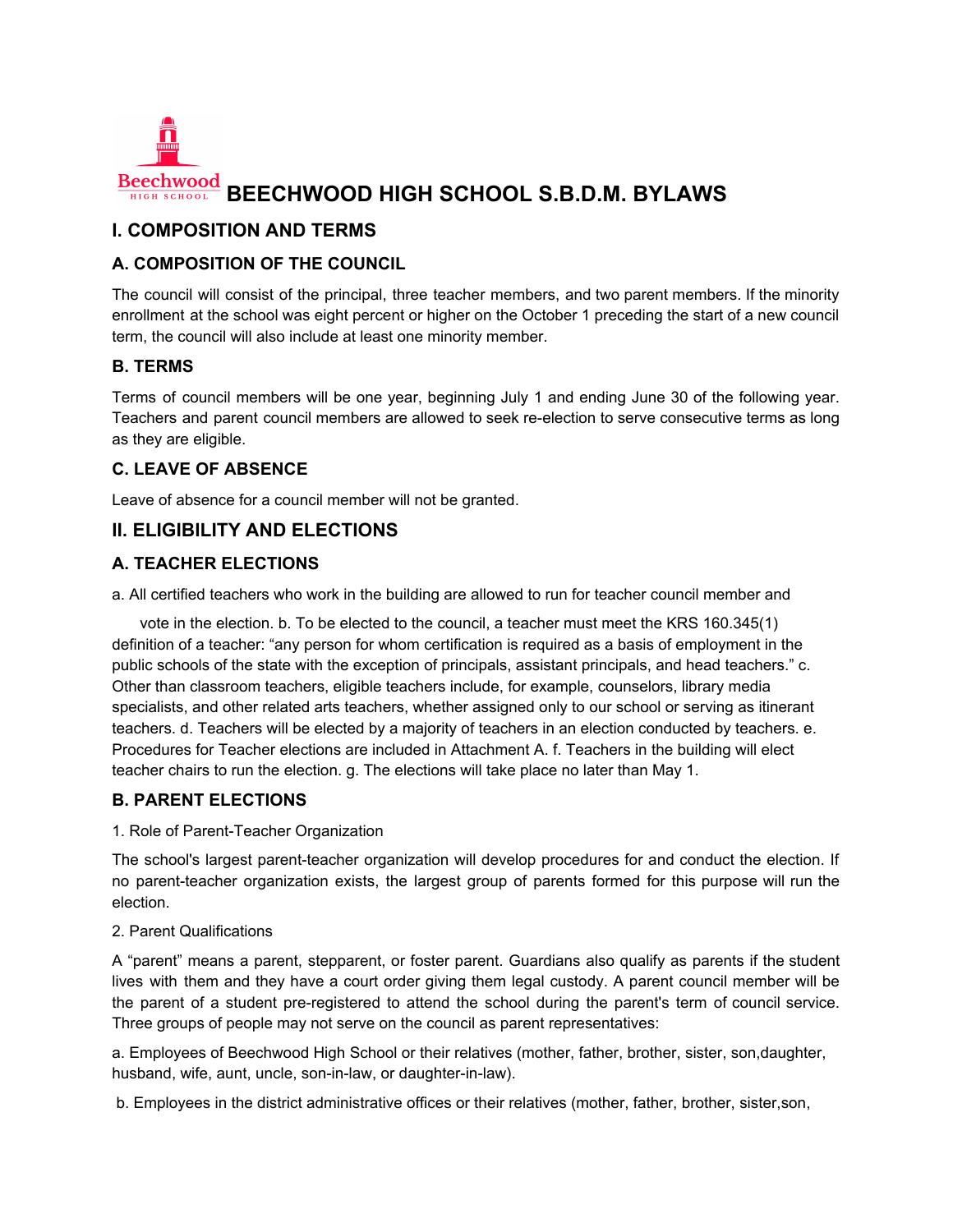daughter, husband, wife, aunt, uncle, son-in-law, or daughter-in-law).

- c. Members of the Board of Education or their spouses.
- 3. Parent Elections

The parent elections will take place no later than this date: May 15. The parents of all children preregistered to attend the school during the next year may vote. The parent-teacher organization will determine how the election will be run. The principal will assist the parent-teacher organization in notifying parents of the election schedule. The parent-teacher organization will notify the current council of those elected not later than five school days after the election.

#### **C. MINORITY REPRESENTATION**

1. A minority parent and an additional teacher will be elected, if the council formed (including the principal) after both teacher and parent elections does not have a minority member, and the school had eight percent or greater enrollment of minority students as of the previous October 1.

2. Minority members must be American Indian; Alaskan native; African American; Hispanic, including persons of Mexican, Puerto Rican, Cuban, and Central or South American origin; Pacific Islander; or other ethnic group underrepresented in the school.

3. The principal will be responsible for organizing the minority parent and teacher elections as follows:

#### PARENT ELECTION

a. Following the general elections, if a minority member was not elected, the principal will organizea special election to elect a minority parent to the council.

b. This election will be organized as soon as possible after the regular elections.

c. The principal will notify all parents of the date, time, and location of the election. The notice willcall for nominations of minority parents for the ballot.

d. Minority parents for this ballot must meet the qualifications for parent members as outlined insubsection B above.

e. At the election, parents may nominate additional minority candidates.

f. The candidate receiving the most votes will be elected. In the event of a tie vote, a run-off will beheld.

#### TEACHER ELECTION

a. Following the general elections, if a minority member was not elected, the principal will call a

meeting of all teachers in the building.

b. This meeting will be called within seven school days after the regular elections.

c. The teachers will elect one minority teacher to serve as an additional teacher member on the council.

d. If there are no minority teachers who are members of the faculty an additional non-minority teacher will be elected.

e. If there are minority teachers on the faculty, but they decline to serve, then no additional teacher will be elected.

f. The election will be conducted using the procedures listed in subsection A of this section.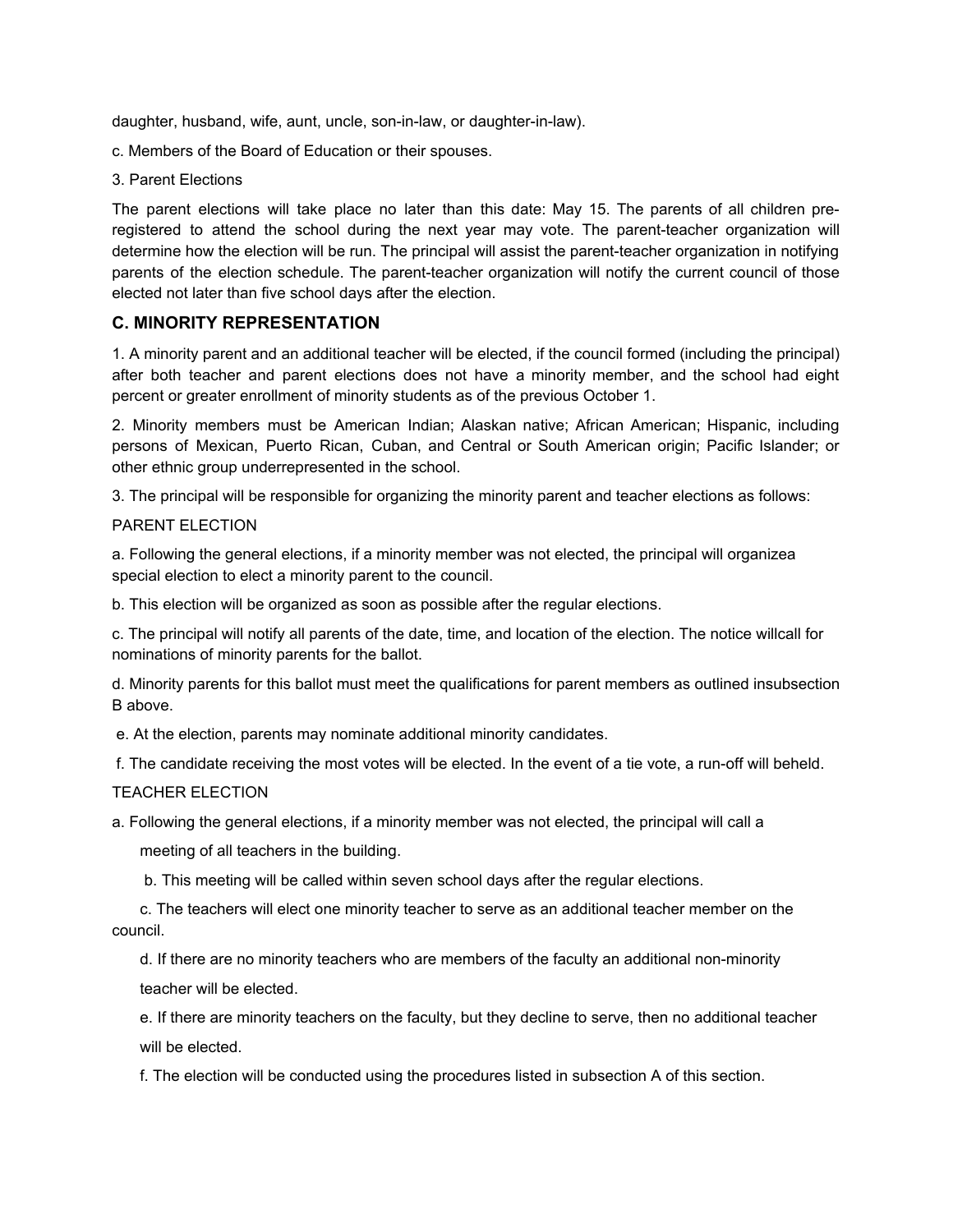# **D. VACANCIES DURING A TERM OF OFFICE**

#### 1. Notice of Vacancy

When either a teacher or parent vacancy occurs in the middle of a term, a new member will be elected to complete that term. The principal will post a notice in the faculty workroom and in a place readily accessible to parents stating that there is a vacancy and including the text of this subsection of the bylaws. The principal will also communicate this information to the president of the parent-teacher organization. These steps will be taken five working days after the principal learns of the vacancy. 2. Election to Fill a Teacher Member Vacancy

As soon as possible, after the announcement of the vacancy, the Teacher Election Chair(s) selected the previous spring, will use the procedures established to conduct a teacher election to fill the vacancy.

#### 3. Election to Fill a Parent Member Vacancy

The president of the parent-teacher organization will call an election to be held as soon as possible after the vacancy occurs. The procedures described in subsection B of this section will be used.

4. Election to Replace a Minority Parent Member

The principal will implement the procedures described in subsection C of this section.

5. Election to Replace an Additional Teacher Member

The principal will implement the procedures described in subsection C of this section.

# **III. COUNCIL REQUIREMENTS**

## **A. TRAINING FOR NEW MEMBERS**

A member elected for the first time will complete a minimum of six hours of training in the process of school- based decision making no later than thirty (30) days after the start of his or her term. He or she can get that training any time between the date elected and the 30-day deadline. A person endorsed by the Kentucky Department of Education must provide this training.

## **B. TRAINING FOR EXPERIENCED MEMBERS**

A member elected who has served on a council previously will complete at least three hours of training in the process of school-based decision making no later than one-hundred-twenty (120) days after the start of his or her term. This training may be obtained up to a year before the 120-day deadline. A person endorsed by the Kentucky Department of Education must provide this training. Experienced members may get training credit by attending any of the approved SBDM training workshops offered by endorsed trainers.

## **C. TRAINING FOR MID-YEAR VACANCIES**

Members who are elected to fill a vacant position in the middle of the year will complete the required training no more than thirty(30) days after they are elected. A person endorsed by the Kentucky Department of Education must provide this training.

## **D. TRAINING REPORTING**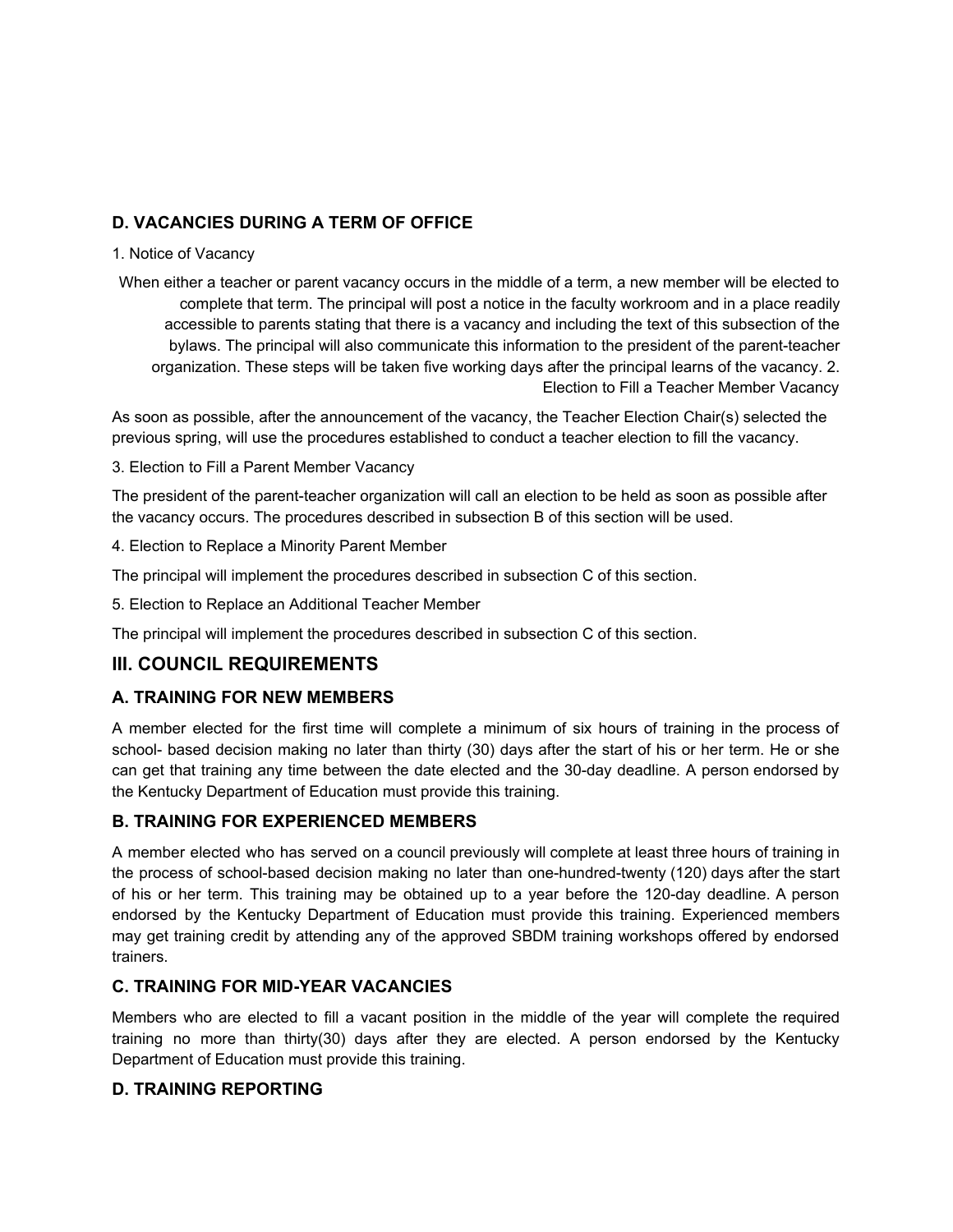By November 1st each year, the principal will ensure that names, addresses, and the training completed of each council member are reported to the Kentucky Department of Education.

# **E. BACKGROUND CHECK FOR PARENT MEMBERS**

KRS 160.380(10) requires that parent school council representatives must submit to a criminal fingerprint background check by the Kentucky State Police and the Federal Bureau of Investigation. The results of the background check are sent to the school district superintendent.

## **F. YOUR DUTY UNDER THE LAW, AND MANAGING PUBLIC RECORDS**

All council members will sign a form saying they have received and read the two documents: Your Duty Under the Law, and Managing Public Records.

## **G. PERMISSION LETTER TO RECEIVE EMAIL NOTIFICATION**

Council members who choose to receive notification of special called meetings by email will sign a permission letter that will be kept in the school office. (See sample in Attachment B)

# **IV. STANDARDS OF CONDUCT**

## **A. ATTENDANCE**

Members of the council will attend all council meetings. If a member is unable to attend a meeting, he or she will notify the Chair of the Council. If a member is unable to attend on a consistent basis, the Chair of the Council will contact the member to consult and to discuss the possibility of resignation. A member who has three unexcused absences (as determined by council vote) from council meetings will resign.

## **B. CONFLICT OF INTEREST**

No one may serve on a school council who has a conflict of interest pursuant to KRS 45A [KRS 160.345(2)(a)]. A member who discovers a business or financial interest (not covered by KRS 45A), which may cause the appearance of impropriety, should refrain from participating in any discussions or decisions involving those interests.

## **C. ONGOING ELIGIBILITY**

Any member who ceases to be eligible to serve on the council will resign.

## **D. IMPROPER MEETING**

Council members will not meet to discuss council business in a group that constitutes a quorum without following the procedures for scheduling a meeting of the full council in accordance with the Open Meetings Law and described in Section VI of these bylaws.

## **E. INTENTIONAL INTERFERENCE WITH SCHOOL-BASED DECISION MAKING**

No member of the council will intentionally engage in a pattern of practice which is detrimental to the successful implementation of or which circumvents the school-based decision making process.

# **V. REMOVAL OF MEMBERS**

A member who violates the standards of conduct and does not submit a written letter of resignation to the council could be reprimanded or removed in one of the following ways: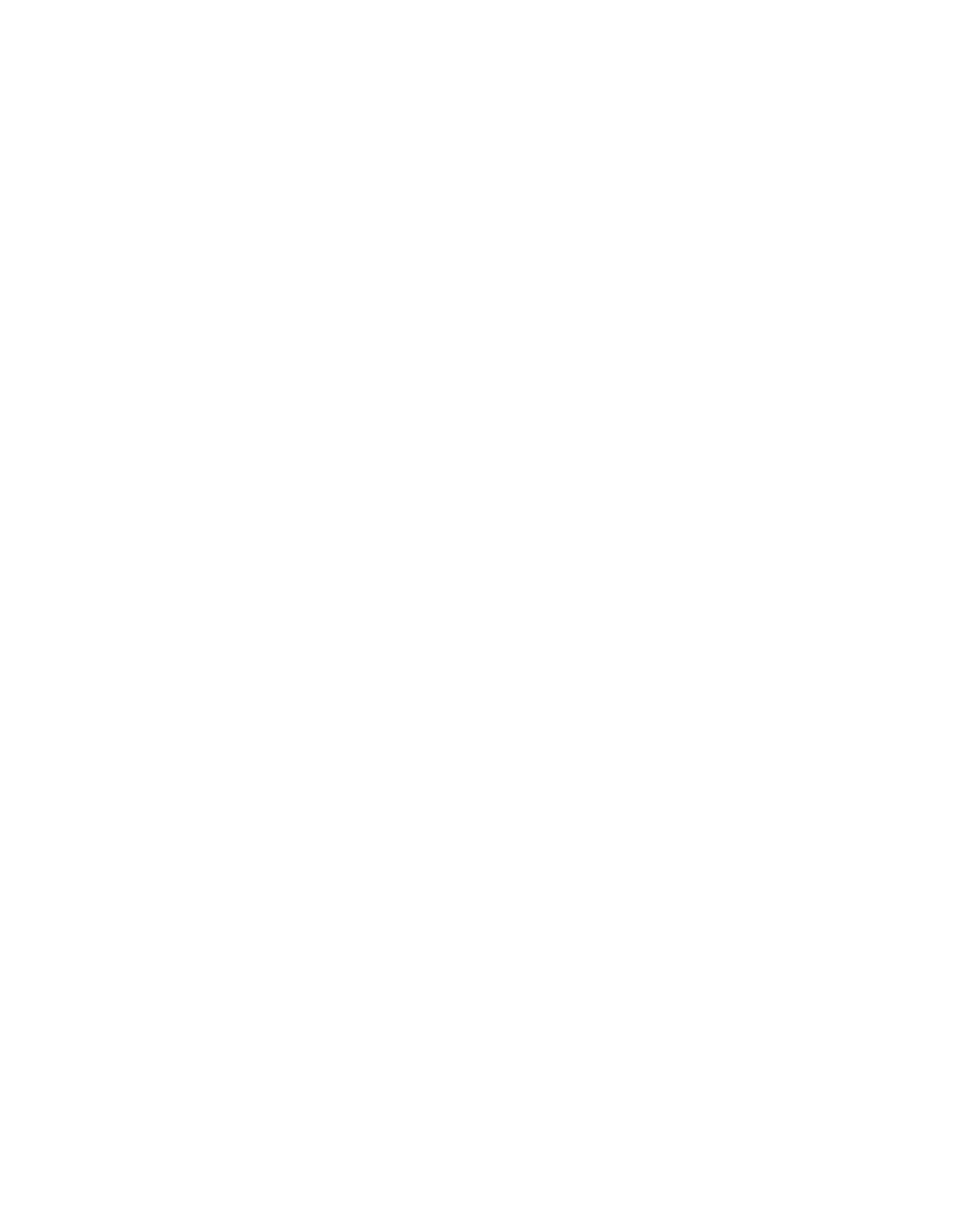#### **A. COMMISSIONER'S RECOMMENDATION**

The Commissioner of Education can recommend removal for immorality, misconduct in office, incompetence, and willful neglect of duty or nonfeasance. The local board of education then holds a hearing into the charges to decide whether removal is warranted.

#### **B. OFFICE OF EDUCATION ACCOUNTABILITY**

The Office of Education Accountability (OEA) can investigate claims of intentional interference with school- based decision-making. If the OEA cannot resolve the issue, it is forwarded to the Kentucky Board of Education, which holds a hearing to determine whether the charges are valid. The first time the Kentucky Board finds a person guilty of such interference, the person will receive a reprimand. The second time, the person can be removed from office.

## **VI. MEETINGS**

## **A. ALL MEETINGS**

1. Council meetings will comply with the requirements of the Open Meetings Law. (See Attachment C) 2. Council meetings will be open to the public unless the council goes into closed session under the

provisions of the Open Meetings Law as outlined in subsection D of this section.

#### **B. REGULAR MEETINGS**

1. At the first council meeting on or after July 1st each year, the council will designate a regular meeting

time and place. 2. The principal will post a copy of the regular meeting schedule on the SBDM Board outside the HS office so that it is regularly accessible to parents. He or she will use any other methods deemed appropriate to make the schedule readily available to the public.

## **C. SPECIAL MEETINGS**

1. Any meeting not at the regular meeting time or place is a special meeting. 2. A special meeting of the council may be called by the chairperson or by a majority of council members. 3. Any special meeting of the council will comply with the requirements of the Open Meetings Law;

therefore, the following steps will be taken:

a. Written Notice The person or persons calling the meeting will prepare and sign a written notice that states the date, time, and place of the special meeting and an agenda for the meeting. Only issues listed on that agenda may be discussed at the special meeting. Items may be subtracted from that agenda before approval at the meeting but they cannot be added or revised. b. Delivery Of Notice The person or persons calling the meeting will arrange for the written notice to be delivered to every council member and to any media organization that has made a written request to be notified of council meetings. The delivery can be made ONLY by hand, fax, US mail, or email. To receive email notification, a written request must be on file at the school. (See Attachment B) The notice will arrive at least 24 hours before the time set for the meeting. At the first meeting of each new term there will be an agenda item asking which members want to be notified about special meetings via email. The responses will be recorded in the minutes. c. Posting Of Notice The notice will be posted on the outside doors by the HS office, and also at the building where the meeting will be held if the meeting will not be held at the school. These copies will be posted as soon as possible after the meeting is called, but definitely no less than 24 hours before the meeting will be held.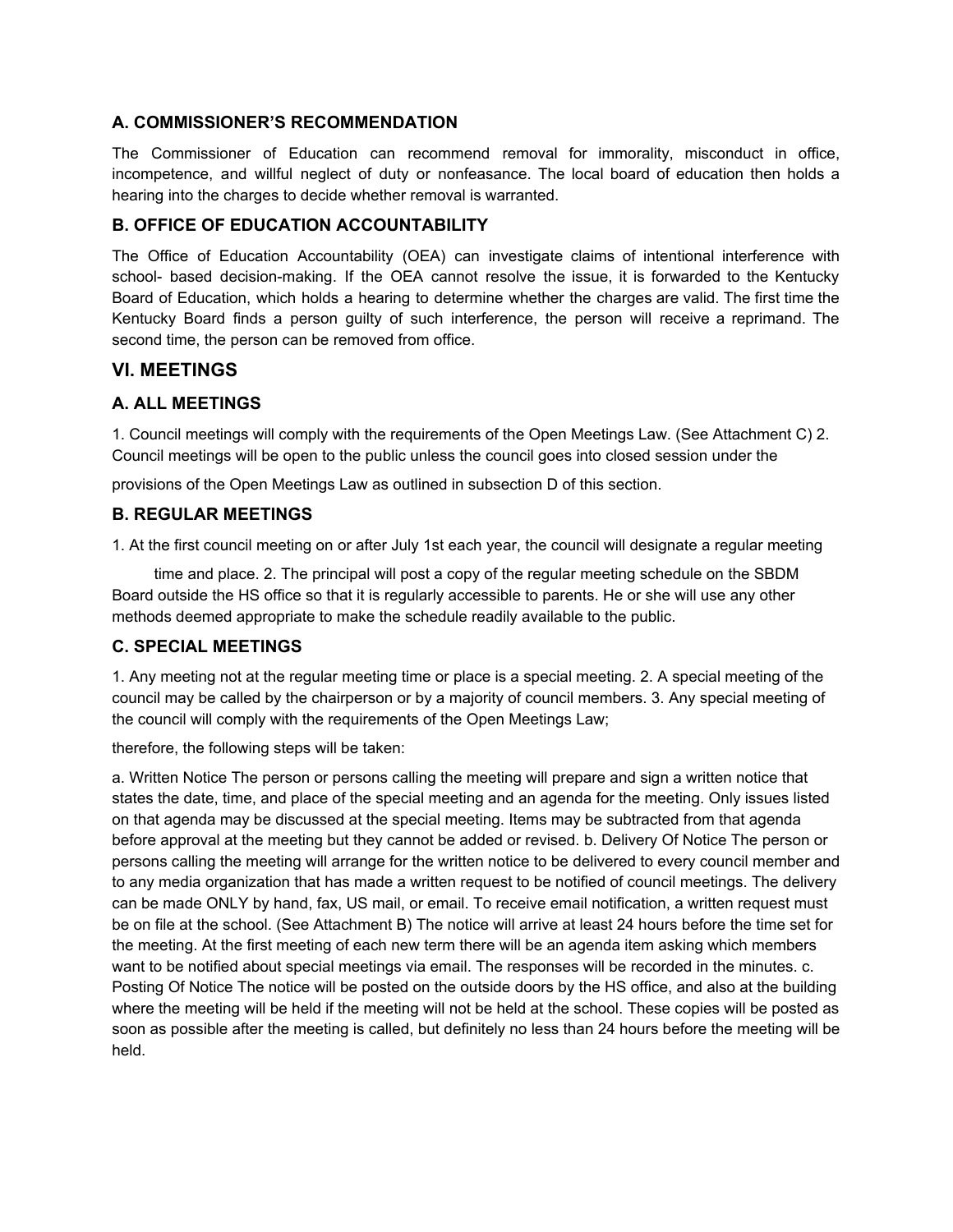#### **D. CLOSED SESSIONS**

The council may go into closed session only to discuss hiring personnel, the school's emergency plan, or actual or pending litigation. The following procedures will be followed to go into a closed session:

1. A motion will be made and a vote taken that the council go into closed session to discuss individual applicants for hiring under KRS 61.810(1)(f), or the school's emergency plan under KRS 61.810(1)(k) and (m); KRS 61.878(1)(m); and KRS 158.162(2), or litigation under KRS 61.810(1)(c). (See Attachment C) 2. The motion and results of the vote including the statute number allowing the closed session

will be recorded in the council minutes. 3. People who have relevant or needed knowledge or information may be invited into a council

closed session by a consensus of the council. 4. Only the topic announced in the open session motion may be discussed in the closed

session. 5. No council action may be taken in a closed session. 6. The council will return to open session to make any decisions. 7. The decisions will be recorded in the council minutes.

#### **E. PUBLIC INPUT**

1. Every agenda will include a public comment item. 2. Public input may be informal with the chairperson calling on persons who wish to speak. 3. If more than several people wish to speak, the chairperson will have the option of setting time limits for speakers based on the time allotted for this item, the number wishing to speak, and any extra time left on the agenda; or if the agenda will run over, by consensus of the members present to continue. VII. AGENDAS

#### **A. AGENDA REQUESTS**

Anyone may submit items for inclusion on the agenda to the chairperson. Items must be submitted no later than ten school days before a scheduled meeting.

#### **B. PRELIMINARY AGENDA**

The chairperson will prepare a preliminary agenda, marked as such, to be posted in a place readily accessible to all parents and distributed to all council members at least two (2) school days before each regularly scheduled council meeting. Each preliminary agenda will include the following items:

A. Call to Order B. Pledge to the Flag C. Agenda Approval D. Audience of Citizens E. Approval of Minutes F. Budget Report G. Good News Reports H. Old Business I. New Business J. Audience of Citizens K. Principal Report L. Rolling Agenda Items M. Adjournment

# **C. APPROVAL OF AGENDA**

At the beginning of each regular council meeting, the council will approve an agenda for the meeting. Items on the preliminary agenda may be added, deleted, or modified at this time.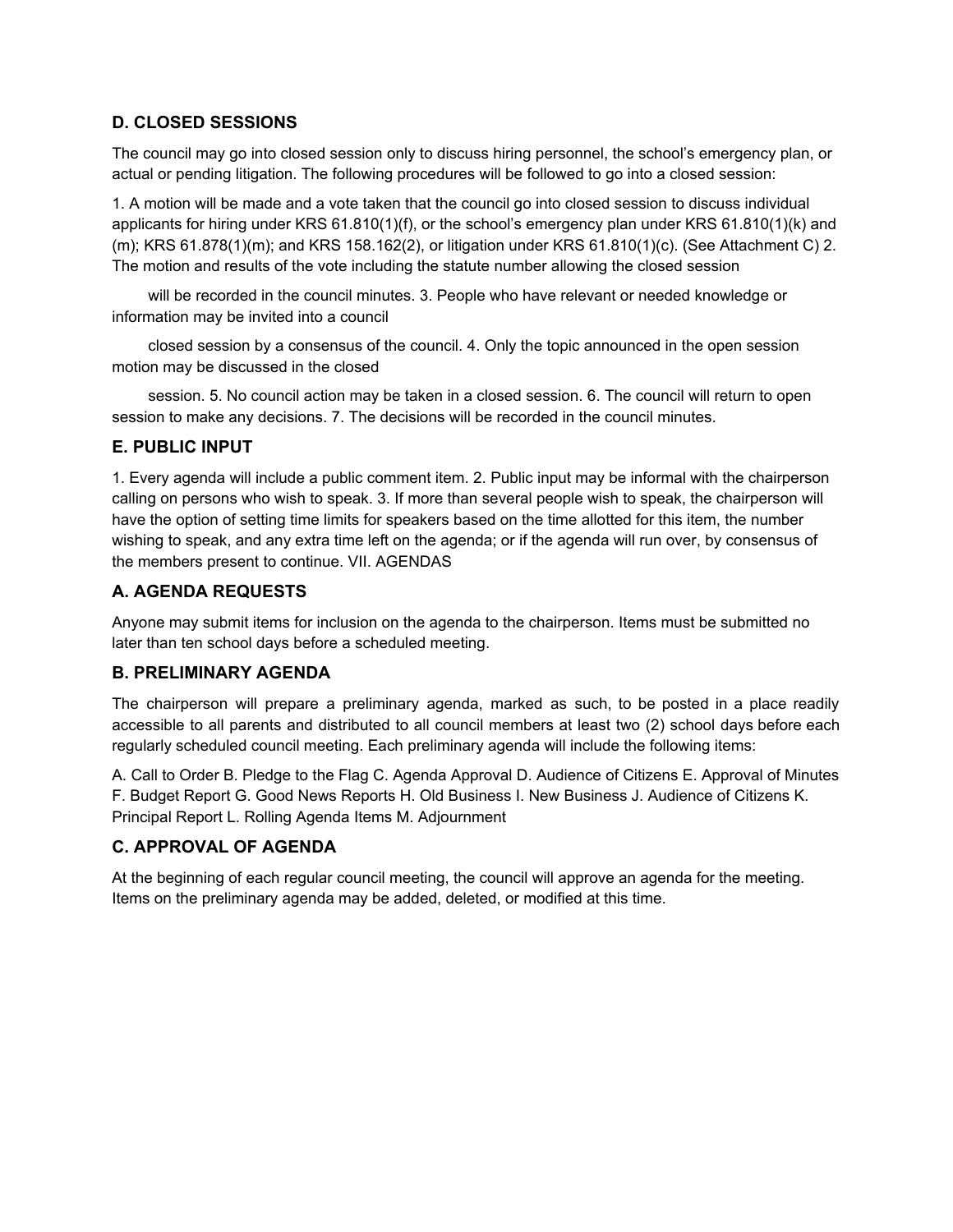# **VIII. RECORDS**

## **A. COUNCIL CHAIR**

At least one notebook of council records will be maintained by the council chair and made available in the high school office. This notebook will contain copies of the council bylaws, all council policies, council minutes for the current year, one hard copy the current council budget, and the current School Improvement Plan.

## **B. OPEN RECORDS REQUESTS**

The principal will be the official records custodian and will make the notebooks of council bylaws, policies, minutes, budgets, current SIP, and other council records available in response to written requests. A fee set by the Board of Education may be charged to cover copying costs other than staff time to make the copies in accord with the provisions of the Open Records Law. Persons who want copies of documents in the council binder will give the principal a written request.

#### **C. OFFICE COPIES**

All council records will be maintained in the school office in accordance with the State Archives Records Retention Schedule (725 KAR 1:030). (See Attachment D)

# **IX. COUNCIL OFFICERS AND DUTIES**

## **A. CHAIRPERSON**

The principal will serve as the chairperson of the council. The chairperson will preside at all council meetings and carry out all other specific council duties as assigned by these bylaws.

## **B. VICE-CHAIRPERSON**

1. The vice-chairperson will be chosen by consensus from within the council membership. 2. The duties of the vice-chair will be to:

a. Preside over council meetings in the absence of the Chair. b. Arrange training for the council on an agreed upon date/time in the event that a new principal

must be hired including.

- Calling a special meeting for the training on the agreed upon date/time
- Inviting the superintendent (or designee) to attend the training

• Ensuring that all council members, the superintendent (or designee), and the trainer have a copy of the Principal Selection Policy. c. Become the liaison to the superintendent (or designee) when he/she becomes the chair of the council in the event that a new principal must be hired. (See Attachment E).

## **C. RECORDER**

1. The chairperson of the council will appoint a recorder for the council. The recorder will not be a member of the council.

2. The duties of the recorder will be to:

a. Take minutes at each council meeting that include an accurate record of all motions made and all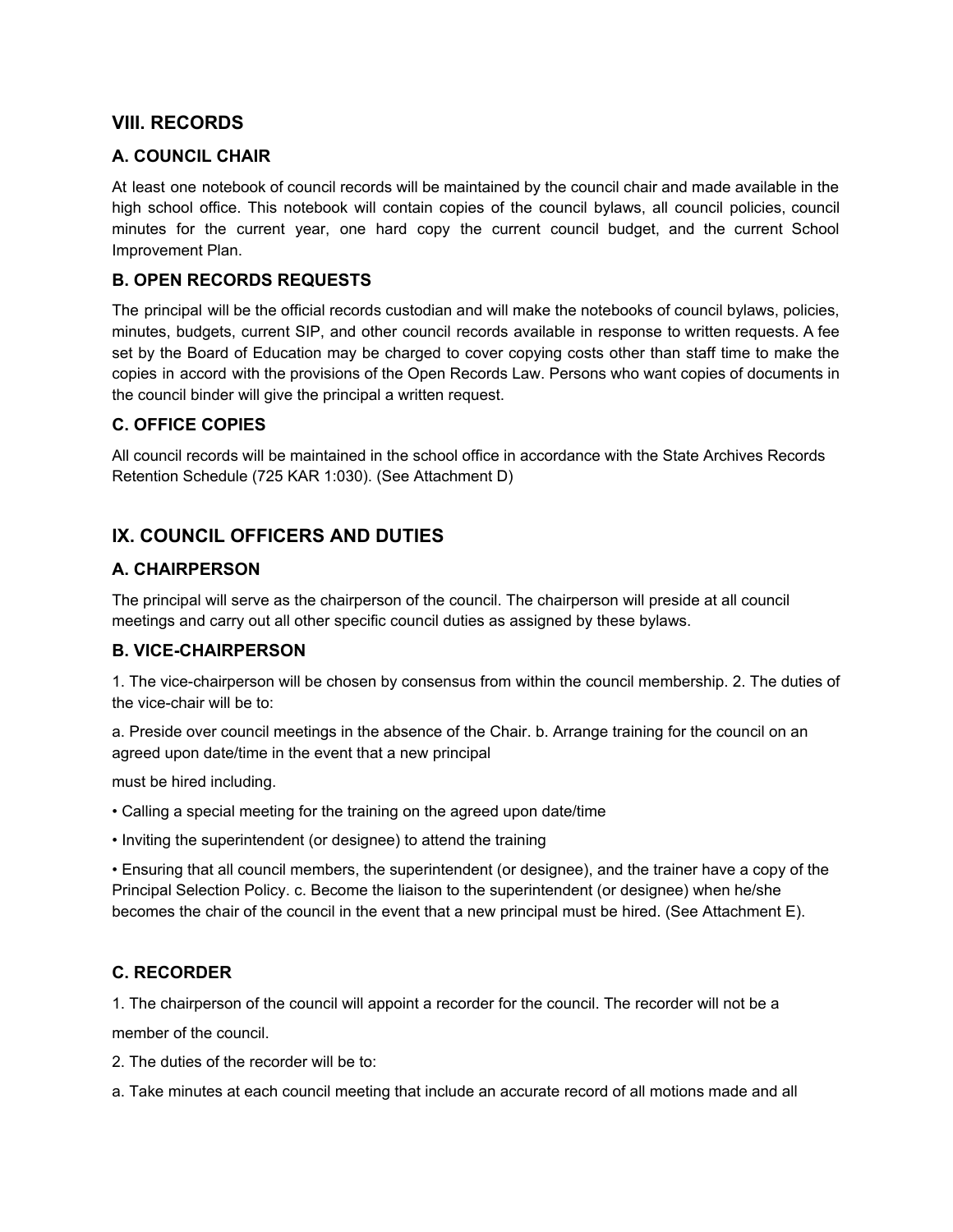decisions or actions taken. Maintain and up-date all documents on the website.

b. Type, copy, and distribute the draft minutes, marked as such, to each member of the council. This

will be done within five school days after each meeting.

c. Make copies of the approved minutes. Post minutes to the webpage within five (5) working days of Approval.

# **X. COMMITTEES**

## **A. USE OF COMMITTEES**

Committees will be used to support and to accomplish tasks of the council.

#### **B. COMMITTEES POLICY**

The council will adopt a committee policy to facilitate the participation of interested persons. As required by SBDM law, the policy will include the number of committees, their jurisdiction, their composition, and the process for membership selection. (See Attachment F)

## **XI. DECISION-MAKING**

## **A. QUORUM**

A majority (more than half) of the members, including at least one parent member, will constitute a quorum. A quorum must be present for the council to take action.

#### **B. VISION & MISSION**

Student needs and the school's vision, as well as the overall mission of specific programs will guide decision-making. When possible, decisions will be based on applicable data. When making decisions, the council will give priority to improvement plan goals and strategies.

## **C. COUNCIL RESPONSIBILITIES**

The council will make no decisions on issues that are not under their jurisdiction by law. The following issues are under the purview of the School-Based Decision Making Council:

- 1. School Improvement Planning
- 2. School Safety Plan
- 3. Assessment Data Analysis, including results of Program Reviews
- 4. Achievement Gap Targets
- 5. Professional Development

6. Spending on textbooks, instructional materials, student support, and staff (including determination ofthe number of persons to be employed in each job classification)

7. Consultation before the principal selects people to be hired (See Attachment G)

- 8. Selection of a new principal (See Attachment E)
- 9. Adopting policies in the following areas: (See SBDM Policy Manual)
- a. Alignment with State Standards
- b. College-Level Courses (Secondary)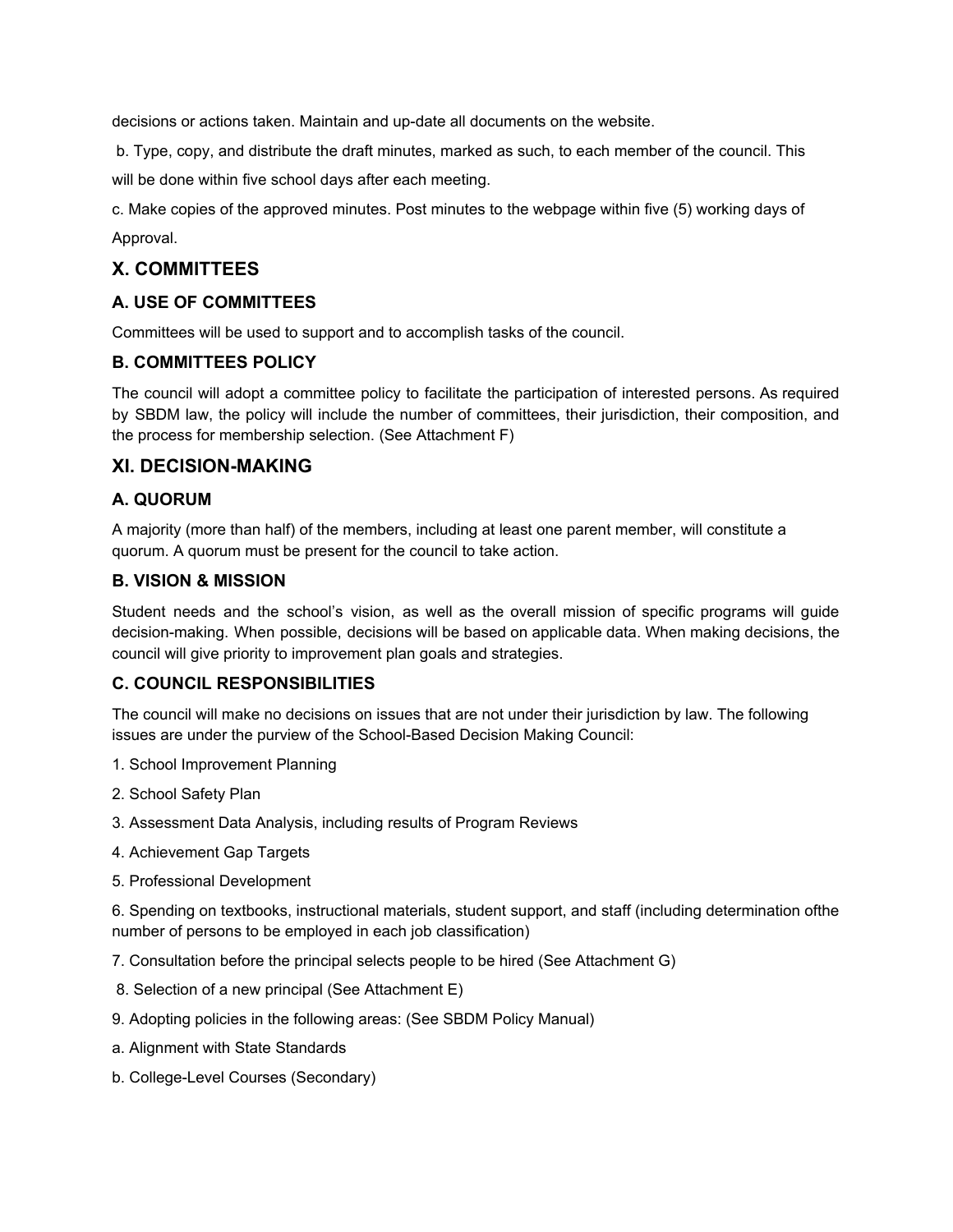- c. Committees
- d. Consultation
- e. Curriculum
- f. Discipline, Classroom Management and School Safety
- g. Emergency Plan
- h. Enhancing Student Achievement
- i. Extracurricular Programs
- j. Instructional and Non-Instructional Staff Time Assignment
- k. Instructional Practices
- l. Parent Engagement (Title 1 Schools)
- m. Program Appraisal
- n. School Day and Week Schedule
- o. School Space Use
- p. Student Assignment
- q. Technology Use
- r. Writing
- s. OTHER: Policies not required by law but considered best practice and/or recommended by the

local district. Following are activities in which councils should not be involved:

- 1. Run the school on a day-to-day basis
- 2. Break state/federal laws, risk lawsuits, or break contracts
- 3. Risk health or safety of students or staff
- 4. Spend money they don't have
- 5. Make decisions outside the areas of responsibility listed above

#### **D. CONSENSUS**

- 1. The council will operate by consensus decision-making using the following procedures:
- a. Only decisions that have an immediate deadline or will have very limited impact on the school will

be made without a committee recommendation. b. All council members who choose to do so will be given a chance for input on issues requiring a

consensus decision. c. If council input and discussion reveal significant concerns or ambiguities related to an issue, the council's normal practice will be to give or return the issue to a committee for further work. Exceptions may be made for urgent timelines or pressing concerns.

2. After council input and discussion, any member may make a motion to accept a proposal. If the proposal being considered is in writing, the motion may be made verbally. If the proposal has not been presented in writing or the member making the motion wants to propose one or more amendments, he or she will write down the motion, read it to the council, and hand the written motion to the recorder for inclusion in the minutes.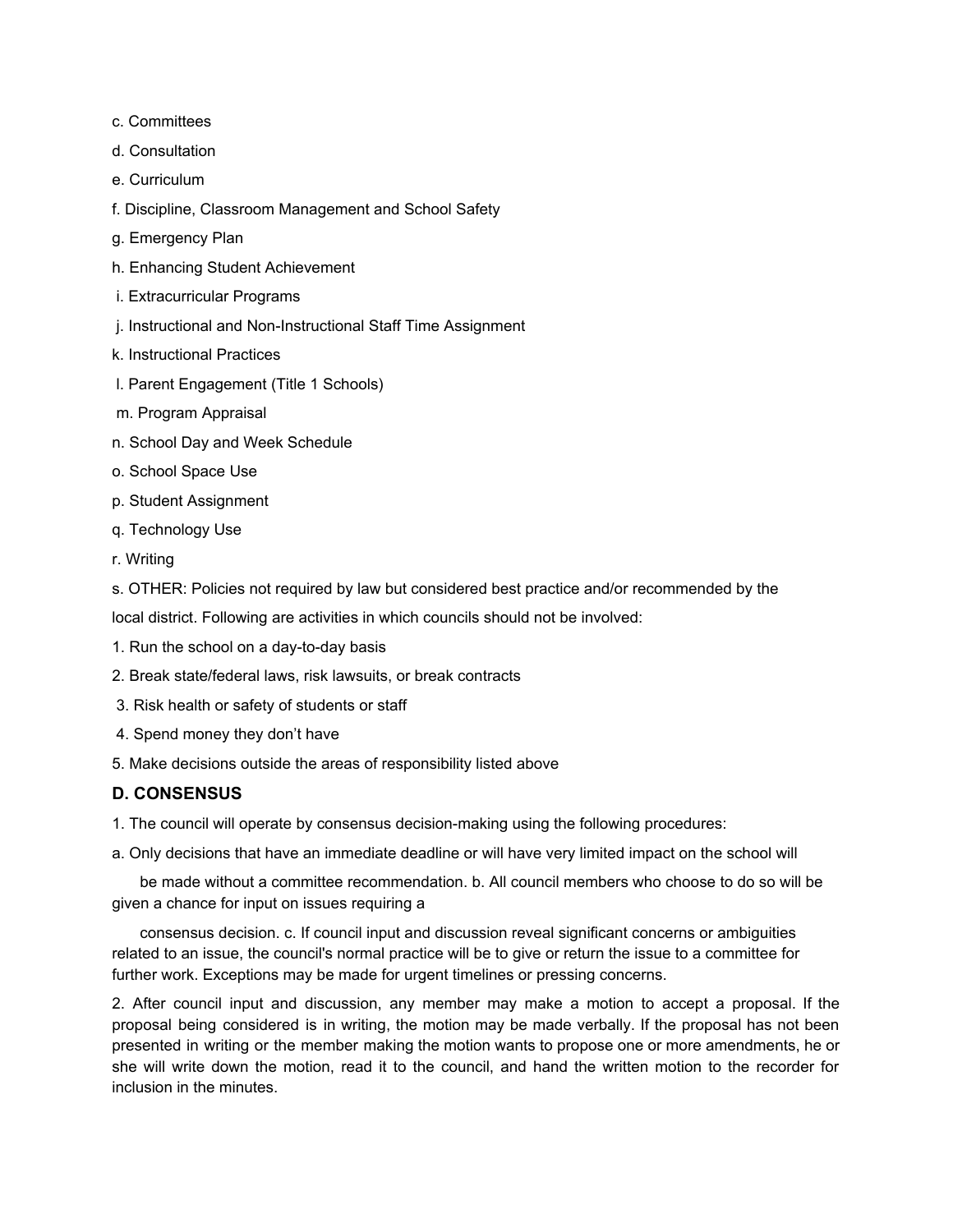3. The chair will then ask if there is further discussion.

4. When that discussion is complete, the chair will test for consensus by asking if there is consensus for approval of the motion. Any member who is not willing to support the motion is obligated to say so at this time. Members who support the motion will indicate by word or other sign that they believe there is now a consensus.

5. If no member states unwillingness to support, the chair will direct the recorder to record that

consensus has been reached and the motion has passed.

#### **E. CONSENSUS FAILURE**

1. Council voting will be done only when the council must have a decision, consensus has failed, and

one or more of the following conditions exist:

a. When the council will otherwise be unable to meet a legal deadline by which the council is required to have made a decision, or

b. When the council has failed to reach consensus at a second meeting for that purpose.

2. At the first meeting where an issue is discussed, if the chair tests for consensus but consensus is not reached, the council may postpone further consideration until the next meeting or continue to discuss the issue. After testing for consensus on a proposal three times in one meeting, the chair may direct that the proposal be taken up again at the next meeting unless one of the conditions for voting applies.

3. If the council takes up an issue at a second meeting and is still unable to reach consensus, the council

will consider alternative steps, including but not limited to:

a. Asking a committee to bring the council a new proposal on the issue.

b. Doing nothing and dropping the issue.

c. Voting – (see Section XI D. 34)

#### **F. ADOPTION OF POLICIES**

1. Policies are defined as written documents that establish rules, procedures, guidelines, standards, or

principles to guide decision-making in various situations. 2. To be officially adopted, a policy will have a reading at two different council meetings. 3. Adopted policies are binding until the council amends them.

#### **G. BYLAWS AMENDMENT**

The council may amend these bylaws as needed. All motions to amend the bylaws of the council will be submitted in writing. No decision on a motion to amend the bylaws will be made until after the topic has been on the agenda for two meetings and has had two readings.

#### **H. APPEALS OF COUNCIL DECISIONS**

The District Board of Education has established a process of appeals of council decisions. (See Attachment H)

> **First Read: \_\_\_9/6/17\_\_\_\_\_\_\_ Second Read: \_\_\_\_10/3/17\_\_\_\_\_\_ Date Adopted: \_\_\_\_\_11/1/17\_\_\_\_\_**